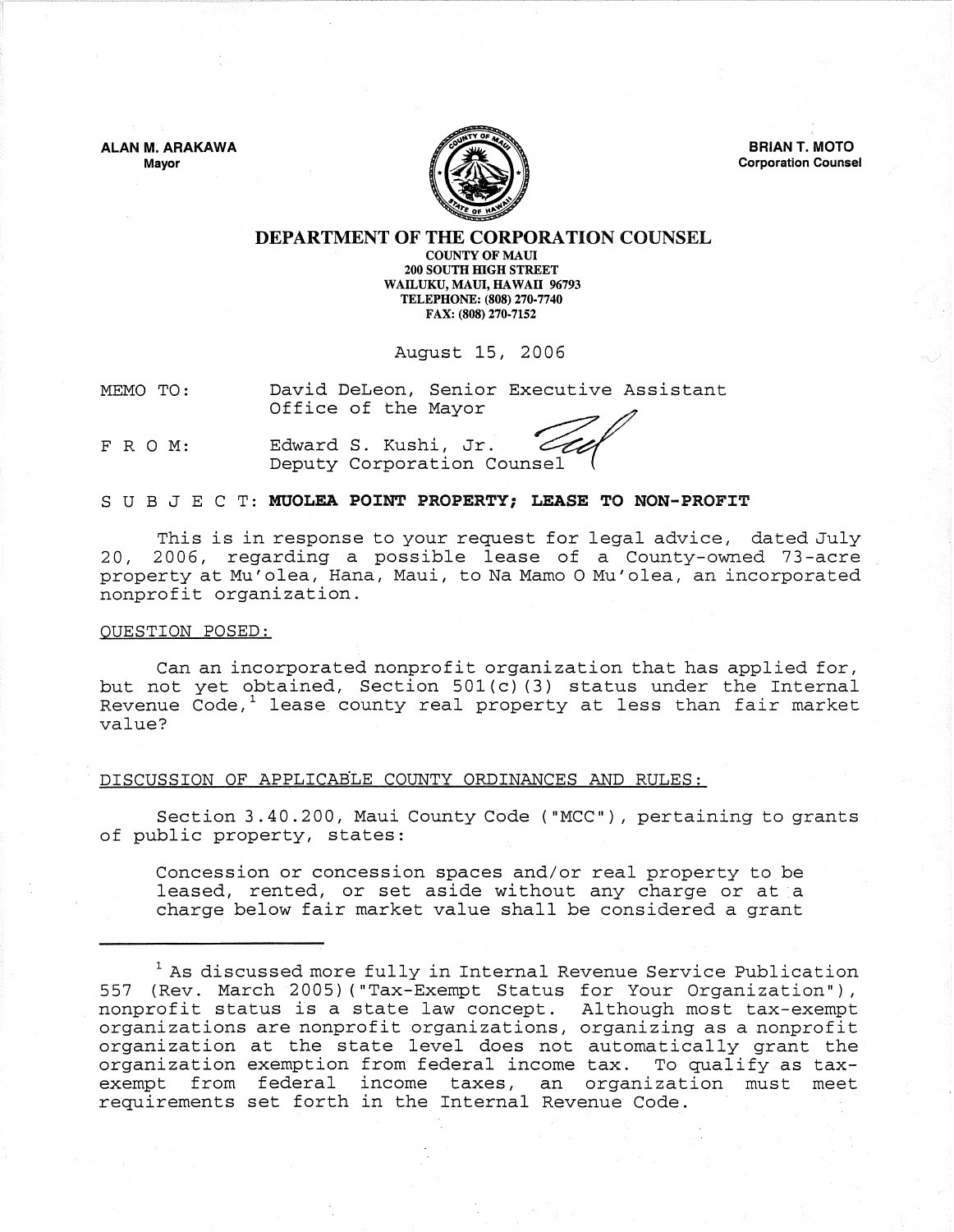David DeLeon, Executive Assistant Office of the Mayor August 15, 2006 Page 2

> of public property and shall be submitted to the council as an application for grant award and considered by the council pursuant to Chapter  $3.36.$ "<sup>2</sup>

Section 3.36.090, MCC, provides that the Grants Review Committee<sup>3</sup> "shall transmit to the council any request for a grant of real property, including concessions at less than fair market value, and its recommendations with respect to the request." Pursuant to Section 3.36.090, MCC, the council may authorize the grant by resolution.<sup>4</sup>

Applicants for county grants, including applicants for grants of county real property, must be either "a profit organization incorporated under the laws of the State of Hawaii, or a nonprofit organization determined to be exempt from federal income tax by the Internal Revenue Service."<sup>5</sup> Further, a nonprofit organization seeking a grant of real property must "[p]rovide a copy of Internal Revenue Service (IRS) determination letter for an agency's tax-exempt status as described in Section 501(c)(3) of the IRS code."<sup>6</sup>

Notwithstanding the above-cited provisions, Section 3.36.150, MCC, states that" [n] othing in this chapter shall restrict the council from making grants for public purposes, provided that sections Elem manility yourselve to partie the particle, provided sections 3.36.100 through 3.36.140 pertain to grant contracts, reports by recipients, monitoring and evaluation, consequences of noncompliance with contract terms, and delegation of duties.

# CONCLUSION:

Based on the ordinances and rules cited above, a lease of property without charge or at a charge below fair market value to Na Mamo 0 Mu'olea would constitute a grant of real property that would

 $2$  Section  $3.40.200$ , MCC.

3 Section 3.36.020, MCC, establishes the Maui County Grants Review Committee.

4 Section 3,36.090, MCC.

 $5$  Section 3.36.040(A), MCC.

 $6$  Section 07-1-4(a)(3), Rules and Regulations Relating to Grants, Grants Review Committee, Title MC-07, Subtitle 02, Chapter 1.

 $7$  Section 3.36.150, MCC.